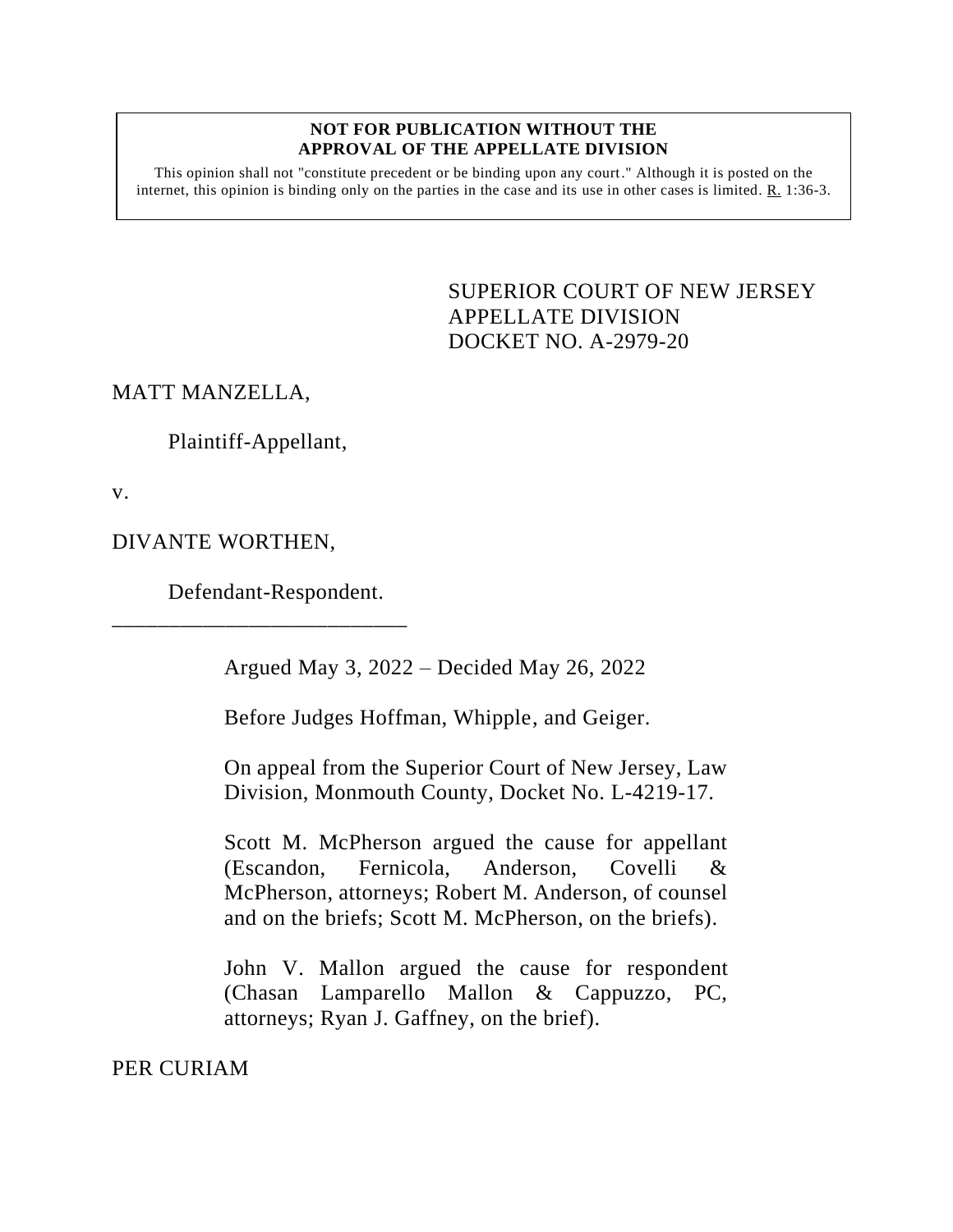Plaintiff Matt Manzella appeals from a unanimous jury verdict and entry of a judgment of no cause for action on his claim for personal injuries sustained in an automobile accident. The judgment was based on the jury's negative answer to Question # 1 of the verdict sheet, which asked: "Was defendant [Divante] Worthen negligent and was this negligence a proximate cause of the accident?" Finding no basis to disturb the jury's verdict, we affirm.

## I.

We briefly set forth the facts relevant to the issues on appeal. On November 26, 2015, a vehicle driven by defendant collided with plaintiff's vehicle when plaintiff attempted to make a left turn at the intersection of Mill Street and Washington Avenue in Belleville. The parties were traveling in opposite directions, and plaintiff initially stopped at a red traffic light. Once the light turned green, plaintiff proceeded into the intersection; at this point, the parties disagree as to whether plaintiff began his left turn or remained stopped in his lane at the time of the collision.

After approximately fifteen seconds, defendant's vehicle entered the intersection from the opposite direction and collided with plaintiff. The speed limit at the intersection was twenty-five miles per hour, and traffic conditions at the time were busy.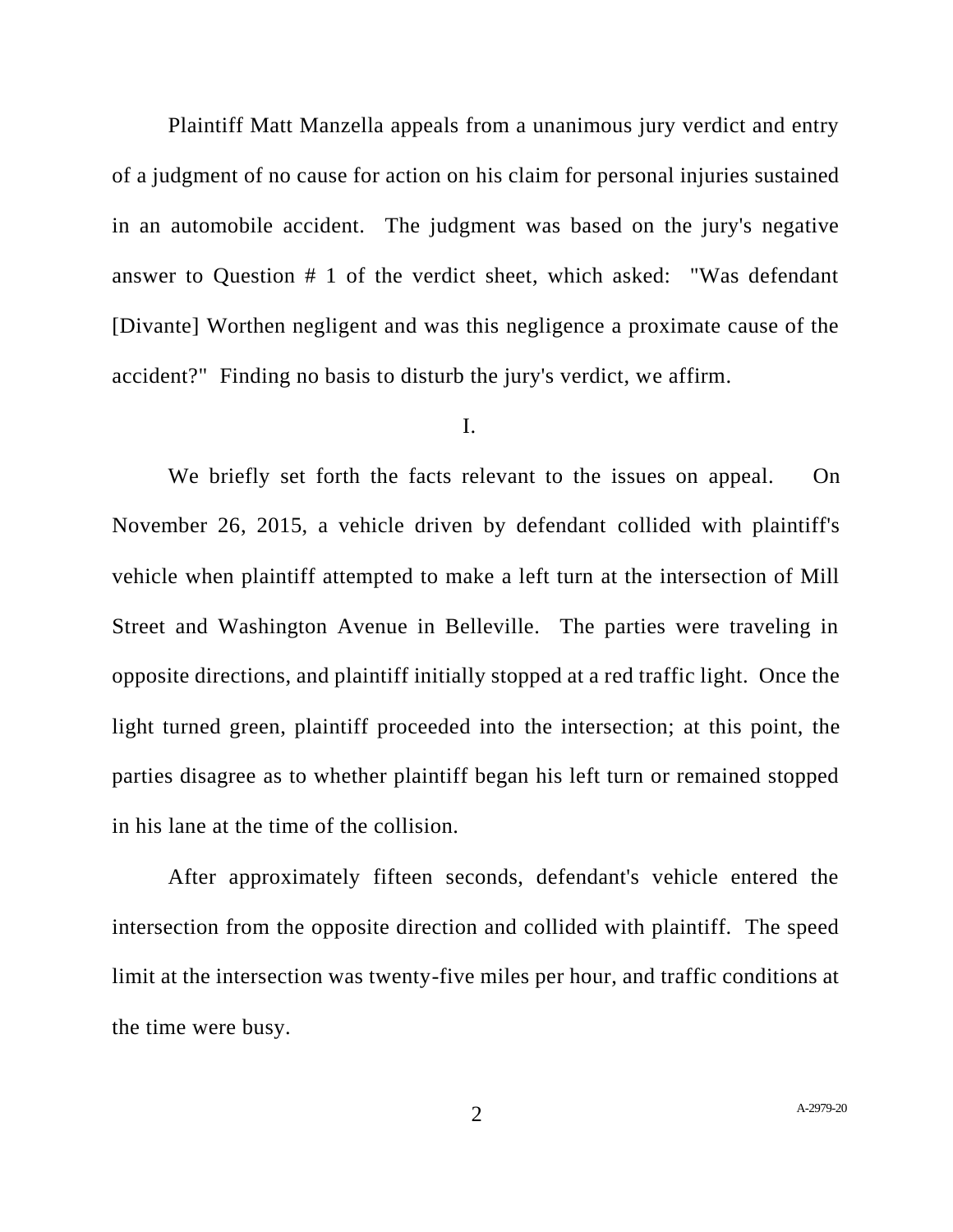On November 21, 2017, plaintiff filed a personal injury action against defendant for injuries sustained in the accident. Defendant filed an answer denying all allegations of negligence.

During discovery, plaintiff produced property damage photographs depicting the points of impact. Plaintiff's front passenger side door and front bumper were damaged, and the hood of his vehicle was bent backwards towards the driver's side. As for defendant's vehicle, the front bumper displayed significant damage.

This matter proceeded to trial on May 12 and 13, 2021, only on the issue of liability. In his testimony, plaintiff claimed he had not begun his left turn at the time of the collision; instead, he stated that he came to a stop at an angle while staying in his own lane. In plaintiff's written discovery responses, he indicated he was "unaware" whether he observed defendant's vehicle at the time of the collision. At trial, plaintiff testified that defendant, driving at a high speed, lost control of his vehicle and collided head-on with plaintiff's vehicle.

Plaintiff recounted that defendant was "in a panic and his hands were up by the side of his face while he was entering the intersection. It looked like he was yelling or screaming." Furthermore, at several times throughout the trial, plaintiff testified that defendant was driving "at a high rate of speed" and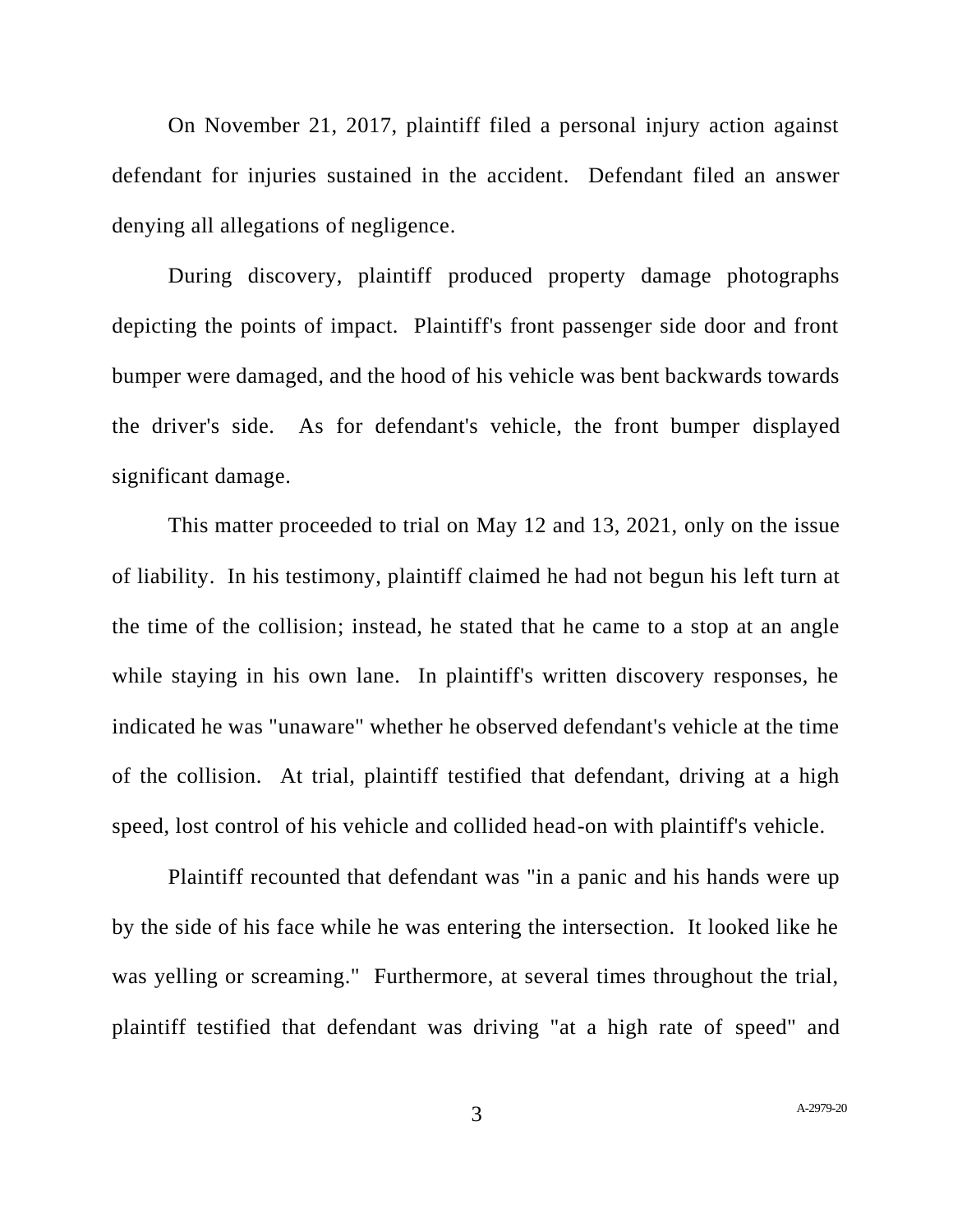traveling faster than other vehicles on the road. In contrast, defendant testified that he drove straight when entering the intersection, and that he only struck plaintiff's vehicle after plaintiff began to turn left and entered defendant's lane of travel.

Relevant to this appeal, when plaintiff's counsel asked plaintiff whether defendant's vehicle was traveling at a speed greater than twenty-five miles per hour, defense counsel objected, claiming that "the question that's posed [calls] for an opinion. Plaintiff – the witness is not an expert and the estimate of the speed, an opinion is to be required as expert testimony under these circumstances." The trial judge sustained the objection and instructed counsel to rephrase the question. Plaintiff's counsel then asked plaintiff how fast defendant's vehicle traveling. Defense counsel raised the same objection, which the judge sustained.

Finally, plaintiff's counsel asked plaintiff to "[d]escribe what you saw when you saw [defendant's] vehicle[.]" Plaintiff responded that he remembered the vehicle "moving much faster than [the twenty-five speed limit] that was posted." Sua sponte, the judge immediately directed that plaintiff's answer be stricken, and instructed the jurors "not to consider [the answer] in any form." On direct examination, defendant testified that he entered the intersection at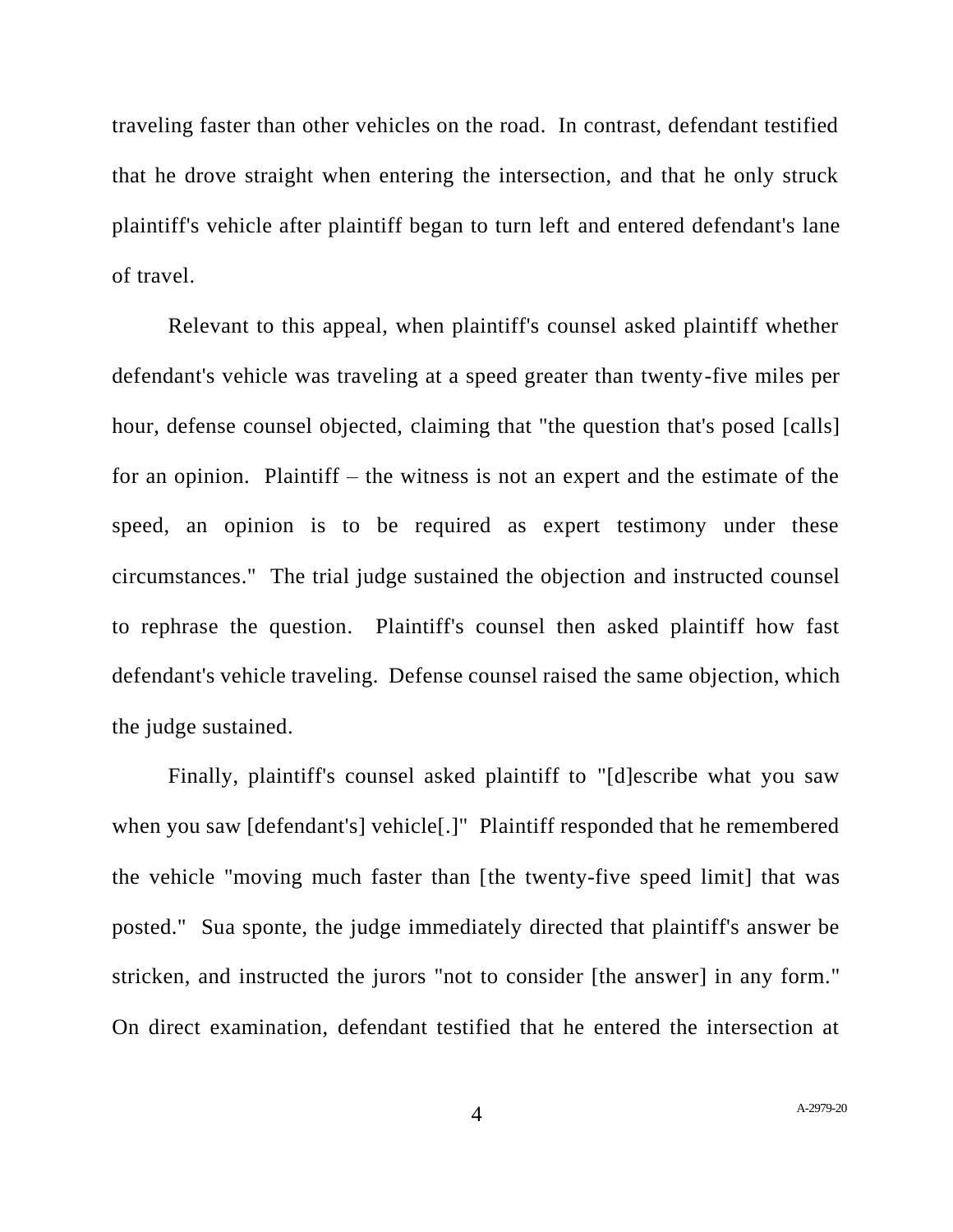about twenty miles per hour; on cross-examination, defendant repeated this claim.

On the cross-examination of plaintiff, his counsel objected to a question regarding plaintiff's interrogatory response indicating that he was "unaware" of the speed of defendant's vehicle. In his objection, plaintiff's counsel asserted the same basis that the judge cited in sustaining earlier objections against plaintiff – that a lay witness cannot testify to his perception of speed, and that an expert opinion is required for such testimony. However, the judge overruled the objection, since plaintiff's interrogatory answer did not provide an estimate of speed, but instead stated that he did not know the speed.

After deliberating, the jury returned a unanimous verdict of no cause for action, finding that defendant did not act negligently. This appeal followed.

## II.

On appeal, plaintiff contends that the exclusion of his lay testimony as to the speed of defendant's vehicle prior to impact constituted reversible error, warranting a new trial. We disagree, finding no reversible error.

"We defer to a trial court's evidentiary ruling absent an abuse of discretion." State v. Garcia, 245 N.J. 412, 430 (2021). We do so because "the decision to admit or exclude evidence is one firmly entrusted to the trial court's

5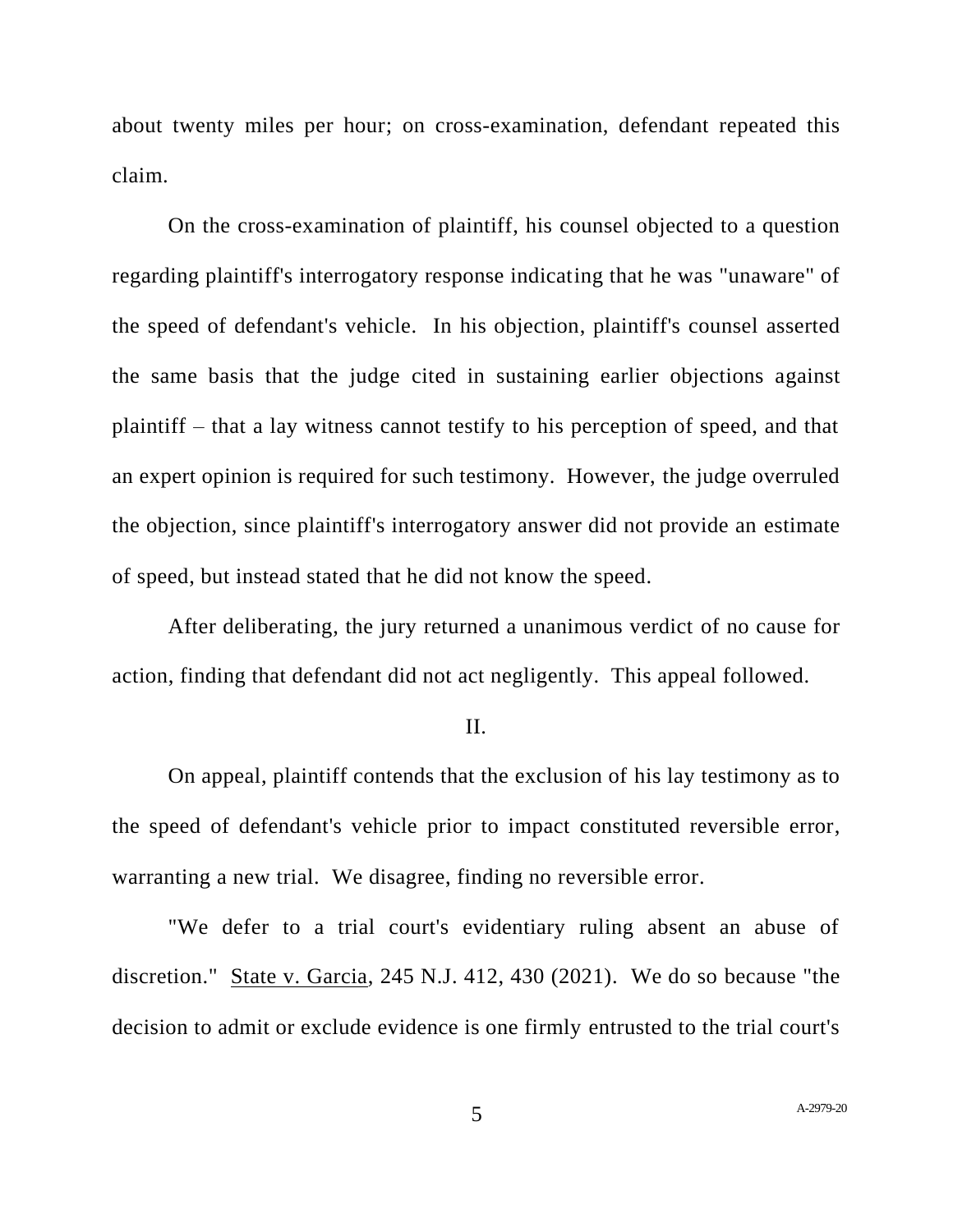discretion." State v. Prall, 231 N.J. 567, 580 (2018) (quoting Est. of Hanges v. Metro. Prop. & Cas. Ins. Co., 202 N.J. 369, 383-84 (2010)). "Under that deferential standard, we review a trial court's evidentiary ruling only for a 'clear error in judgment.'" State v. Medina, 242 N.J. 397, 412 (2020) (quoting State v. Scott, 229 N.J. 469, 479 (2017)). The trial court's ruling should not be disturbed unless it "was so wide of the mark that a manifest denial of justice resulted." State v. Brown, 17 N.J. 138, 147 (2001) (quoting State v. Marrero, 148 N.J. 469, 484 (1997)).

Rule 1:7-2 governs the preservation of issues for appeal, and provides:

For the purpose of reserving questions for review or appeal relating to rulings or orders of the court or instructions to the jury, a party, at the time the ruling or order is made or sought, shall make known to the court specifically the action which the party desires the court to take or the party's objection to the action taken and the grounds therefor.

Where there is no objection to testimony, we review for plain error. The admission of the unchallenged evidence constitutes plain error if it was "clearly capable of producing an unjust result."  $R_2$  2:10-2. "Thus, the error will be disregarded unless a reasonable doubt has been raised whether the jury came to a result that it otherwise might not have reached." State v. Singh, 245 N.J. 1, 13 (2021) (quoting State v. R.K., 220 N.J. 444, 456 (2015)).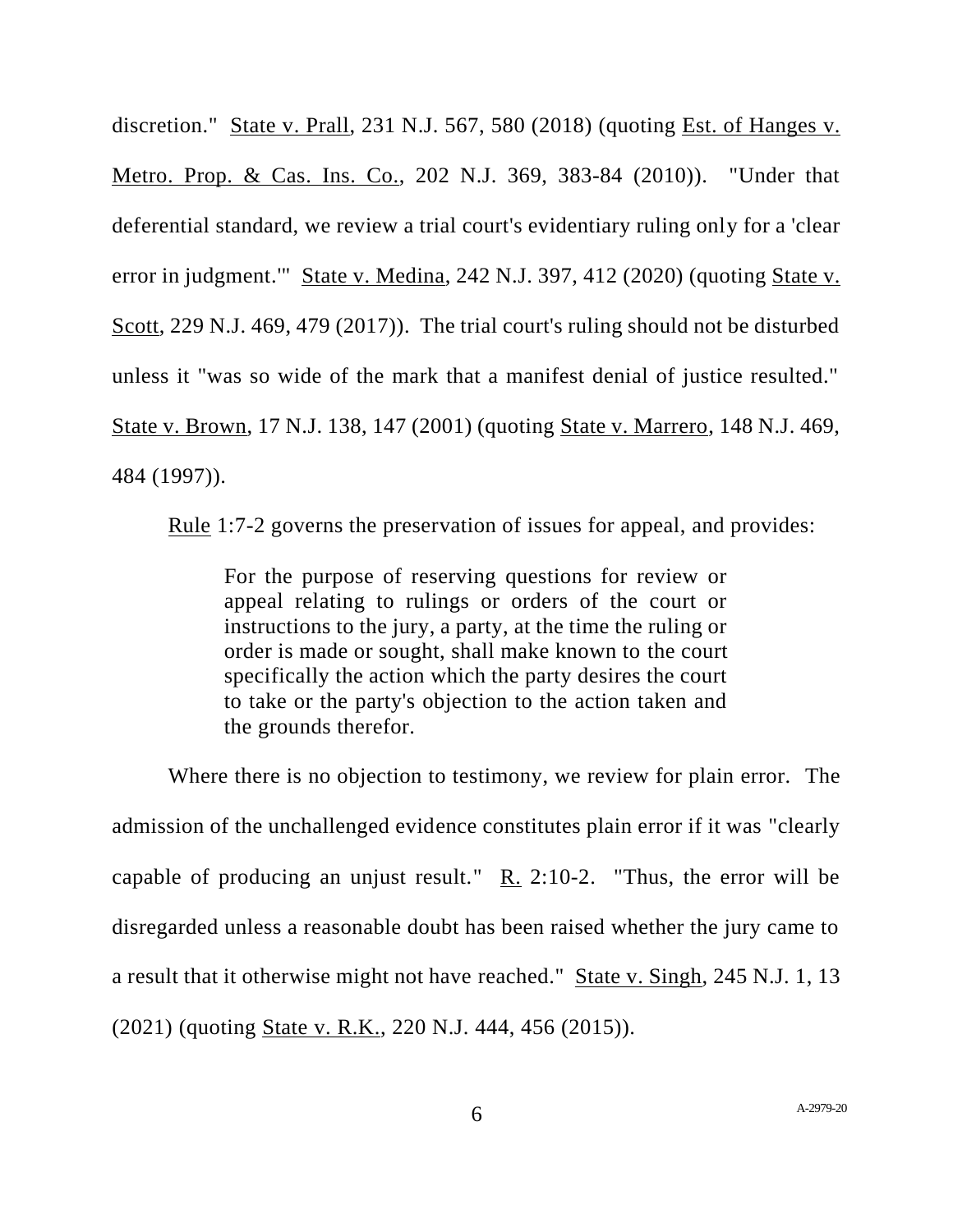However, when a specified error was brought to the trial judge's attention, the harmful error rule is applied. See State v. G.E.P., 243 N.J. 362, 389 (2020); State v. Mohammed, 226 N.J. 71, 86 (2016). Harmful error is tested by the standard set forth in Rule 2:10-2. That is, whether the error is "clearly capable of producing an unjust result." R. 2:10-2. Thus, even though an alleged error was brought to the trial judge's attention, it will not be ground for reversal if it was "harmless error." See Willner v. Vertical Reality, Inc., 235 N.J. 65, 79 (2018); State v. J.R., 227 N.J. 393, 417 (2017); State v. Macon, 57 N.J. 325, 338 (1971).

[N.J.R.E.](https://1.next.westlaw.com/Link/Document/FullText?findType=L&pubNum=1003066&cite=NJSTREVNJRE701&originatingDoc=I7ac133208dbd11eca4e4908e984ec08d&refType=LQ&originationContext=document&transitionType=DocumentItem&ppcid=1dab09a24bc74eba8c0ff16489858def&contextData=(sc.Folder*cid.d41c801c7c874304a48a85d396759657*oc.Keycite)) 701 permits testimony by lay witnesses "in the form of opinions or inferences" if it "(a) is rationally based on the witness's perception; and (b) will assist in understanding the witnesss' testimony or determining a fact in issue." This testimony "must 'assist the trier of fact either by helping to explain the witness's testimony or by shedding light on the determination of a disputed factual issue.'" State v. Sanchez, 247 N.J. 450, 469 (2021) (quoting Singh, 245 N.J. at 15). A witness should not offer an opinion on something that the jury can come to a decision to on its own. Id. at [469-70.](https://1.next.westlaw.com/Link/Document/FullText?findType=Y&serNum=2054153488&pubNum=0000583&originatingDoc=I7ac133208dbd11eca4e4908e984ec08d&refType=RP&fi=co_pp_sp_583_469&originationContext=document&transitionType=DocumentItem&ppcid=1dab09a24bc74eba8c0ff16489858def&contextData=(sc.Folder*cid.d41c801c7c874304a48a85d396759657*oc.Keycite)#co_pp_sp_583_469) The purpose of the rule "is to ensure that lay opinion is based on an adequate foundation." [Singh,](https://1.next.westlaw.com/Link/Document/FullText?findType=Y&serNum=2052806224&pubNum=0000583&originatingDoc=I7ac133208dbd11eca4e4908e984ec08d&refType=RP&fi=co_pp_sp_583_14&originationContext=document&transitionType=DocumentItem&ppcid=1dab09a24bc74eba8c0ff16489858def&contextData=(sc.Folder*cid.d41c801c7c874304a48a85d396759657*oc.Keycite)#co_pp_sp_583_14) 245 N.J. at [14](https://1.next.westlaw.com/Link/Document/FullText?findType=Y&serNum=2052806224&pubNum=0000583&originatingDoc=I7ac133208dbd11eca4e4908e984ec08d&refType=RP&fi=co_pp_sp_583_14&originationContext=document&transitionType=DocumentItem&ppcid=1dab09a24bc74eba8c0ff16489858def&contextData=(sc.Folder*cid.d41c801c7c874304a48a85d396759657*oc.Keycite)#co_pp_sp_583_14) (quoting State v. Bealor, 187 N.J. 574, 586 (2006)).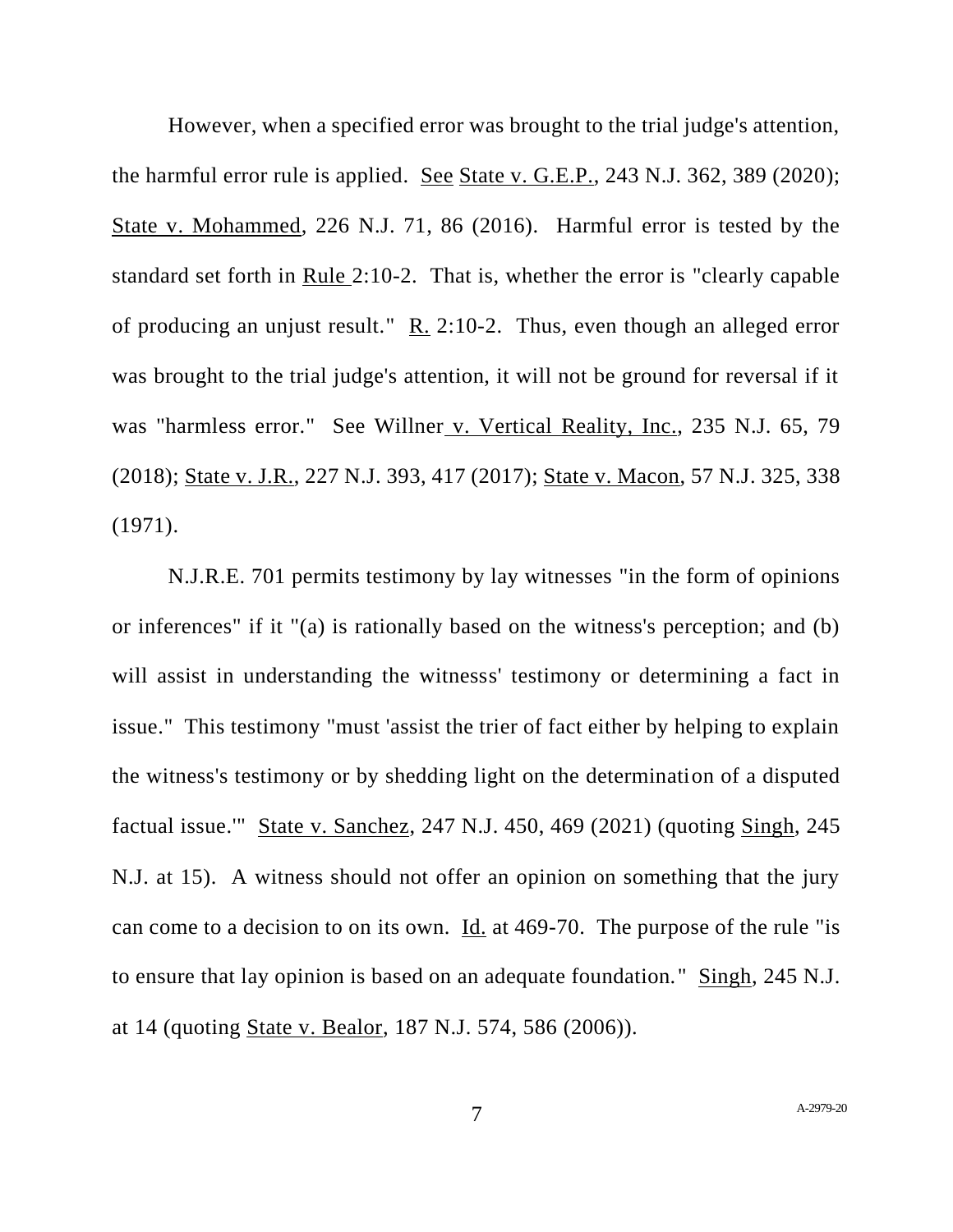Regarding a lay witness' estimate as to a vehicle's speed, our Supreme Court has observed "[t]raditional examples of permissible lay opinions include the speed at which a vehicle was traveling." State v. McLean, 205 N.J. 438, 457 (2011); see also State v. Locurto, 157 N.J. 463, 471-72 (1999) (finding that a police officer's opinion that defendant was speeding constitutes admissible lay testimony); State v. Hyman, 451 N.J. Super. 429, 442 (App. Div. 2017) ("examples [of admissible lay witness testimony] include opinions of a vehicle's speed, based on seeing or hearing it go by").

As a threshold matter, we conclude the trial judge erred in excluding plaintiff's testimony regarding his estimate as to defendant's rate of speed at the time of the accident. See McLean, 205 N.J. at 457. Therefore, we must determine whether to review for plain error or harmful error.

At trial, the judge sustained several objections to plaintiff counsel's questioning regarding plaintiff's estimate as to defendant's rate of speed. The judge also struck plaintiff's testimony sua sponte, after plaintiff's counsel elicited testimony from plaintiff that he believed defendant was driving at a speed exceeding twenty-five miles per hour. Notably, throughout these exchanges, although plaintiff's counsel rephrased the question multiple times,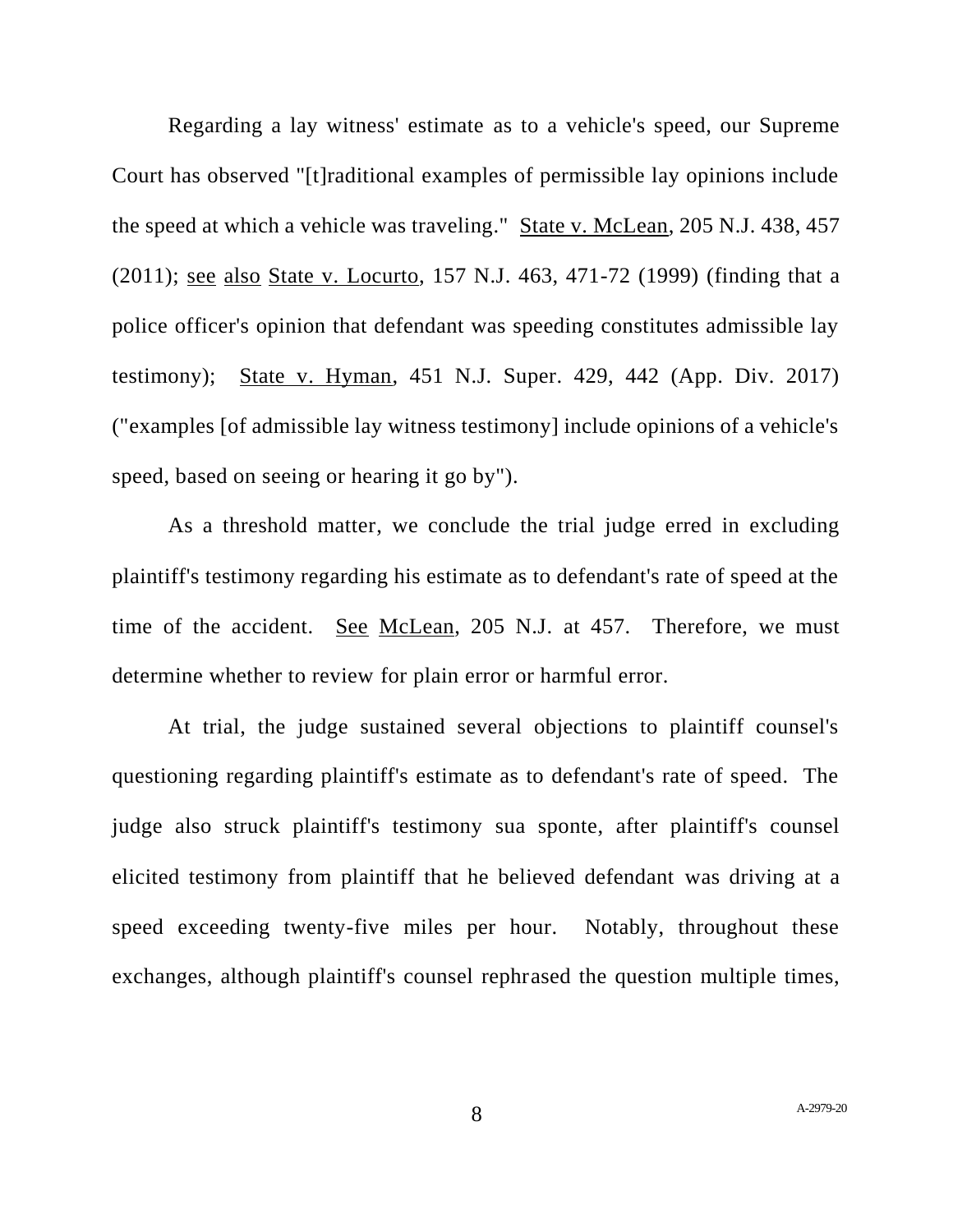he did not specifically object to the trial judge's ruling that an expert opinion was needed to address the speed at which defendant was traveling.

Here, plaintiff failed to object to the judge's ruling at trial, and therefore we review for plain error. Based upon our careful review of the entire record, we are satisfied that the judge's error was not clearly capable of producing an unjust result. We conclude the possibility of an unjust result under the present circumstances is not "sufficient to raise a reasonable doubt as to whether the error led the jury to a result it otherwise might not have reached." See G.E.P., 243 N.J. at 389.

On several occasions throughout the trial, the jury heard plaintiff's testimony that he believed that defendant's vehicle was driving fast. Plaintiff testified that "a vehicle came in from under the trees you see there in the picture, at a high rate of speed, and struck my vehicle." When asked to describe the collision, plaintiff responded, "I was stopped at the intersection and it was a busy day, traffic was passing my vehicle on both sides. . . . [A] vehicle entered the intersection at a high rate of speed and struck my front end." In an exchange between plaintiff's counsel and plaintiff, counsel asked, "was it your testimony just now that [defendant's] vehicle was moving faster than the other vehicle that had moved through the intersection?" Plaintiff responded, "Yes, sir."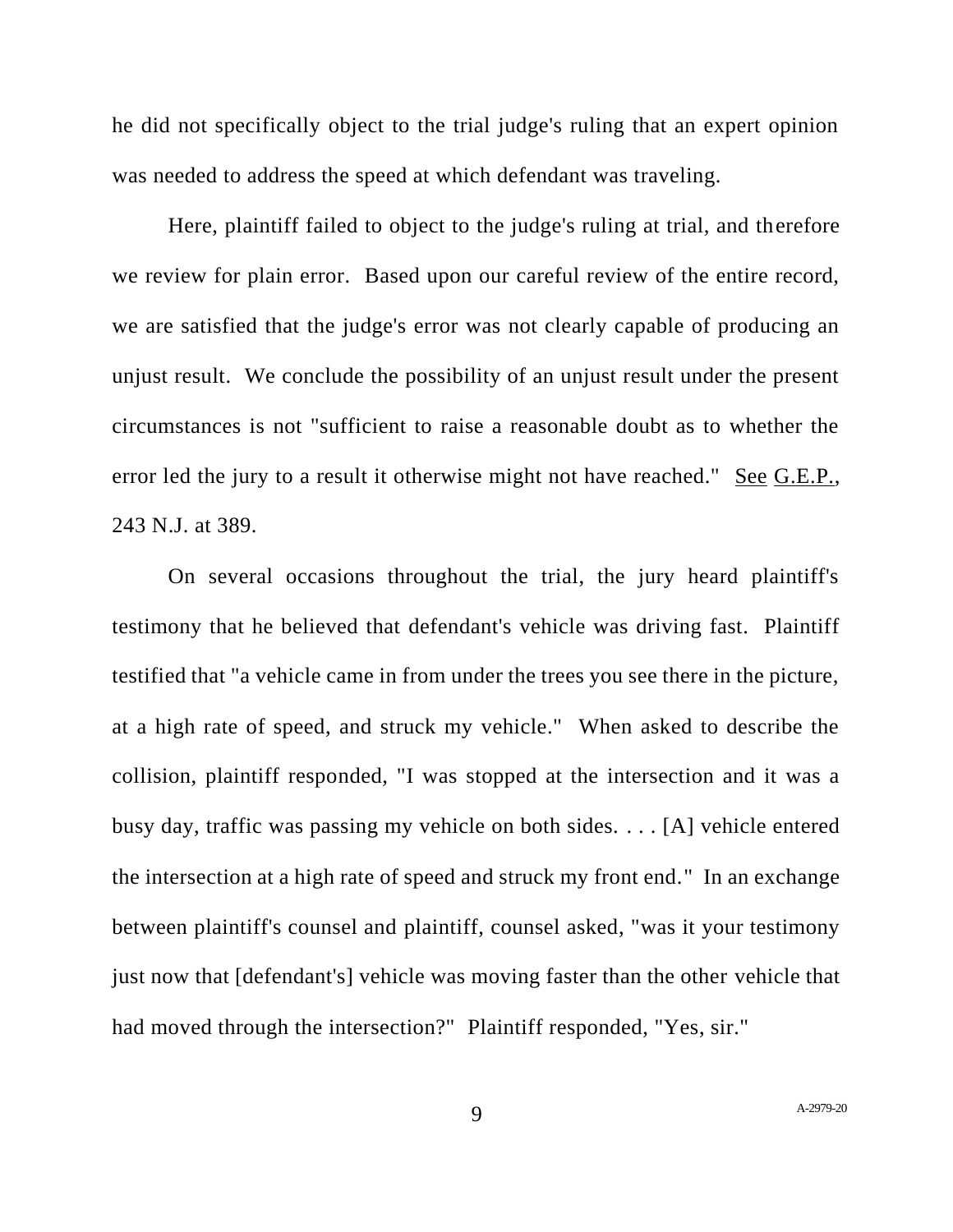Moreover, plaintiff responded "[a]bsolutely" when counsel asked, "and although you don't know the exact speed of [defendant's] vehicle, he did appear to you in that short period of time to be traveling faster than the other vehicles in the roadway, correct?" Lastly, in counsel's summation, he argued, "I certainly think it's a fair inference to make that [defendant] took his eyes off the road. He had two passengers in his car and his speed was certainly in excess . . . [of] the other vehicles that had passed [plaintiff]."

In short, the trial judge's error in barring plaintiff's lay testimony was not clearly capable of producing an unjust result, as the jury heard plaintiff on multiple occasions testify that defendant was driving at a high rate of speed, or at a rate faster than other vehicles on the roadway. The above comments provided the same impact that testimony stating defendant's vehicle exceeded twenty-five miles per hour would have elicited – that defendant was speeding at the time of the collision.

Additionally, plaintiff's theory of liability demonstrates that the trial judge's error was not clearly capable of reaching an unjust result. At trial, plaintiff argued that defendant lost control of his vehicle, crossed into oncoming traffic, and collided with plaintiff's vehicle while defendant's vehicle remained in its own lane, albeit at an angle preparing to make a left turn. The jury heard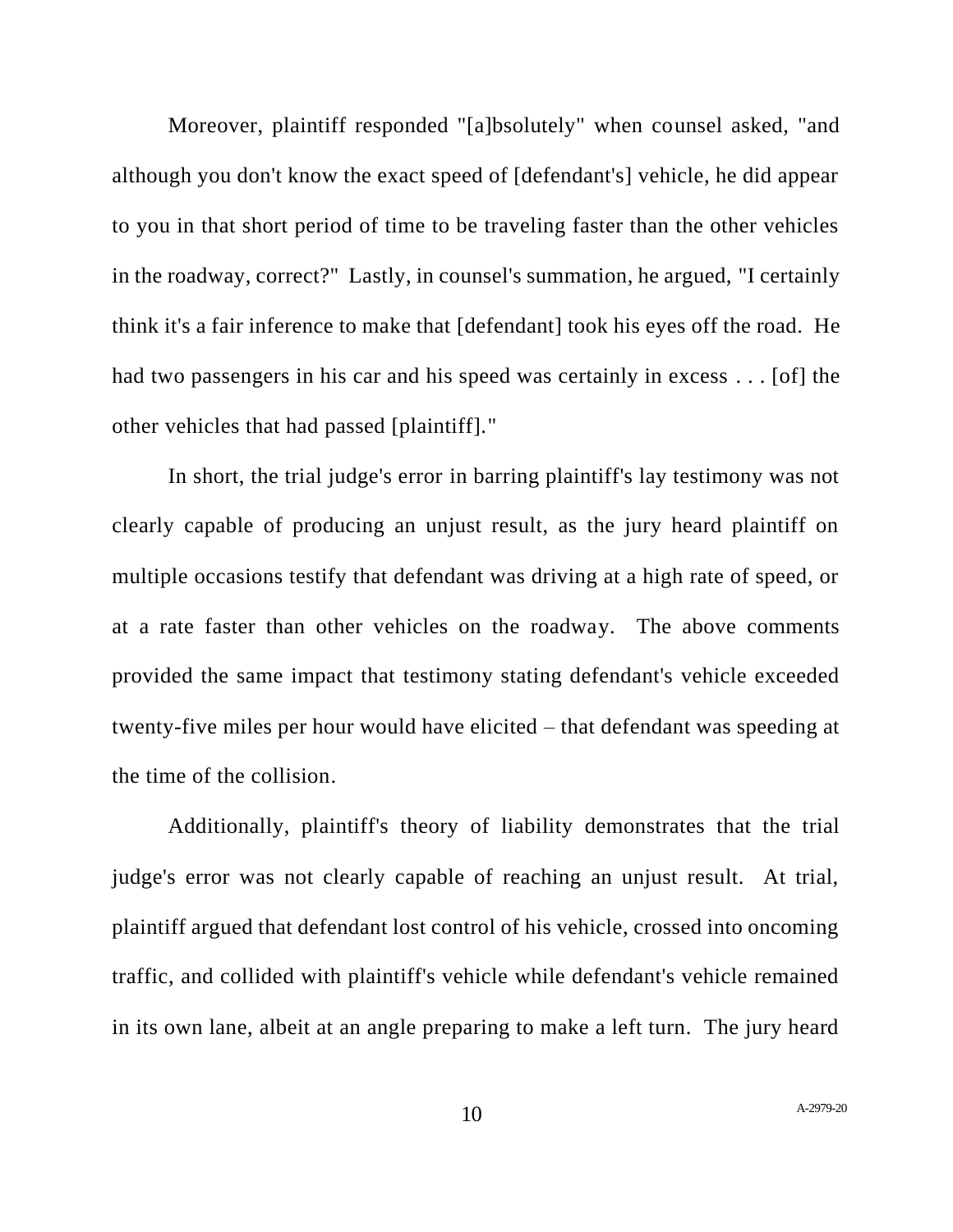this theory and rejected it. Therefore, defendant's speed was not critical evidence to the present action, as the alleged cause of the collision, according to plaintiff, was that defendant crossed over into oncoming traffic, not that he was speeding. See N.J.R.E. 401 ("'Relevant evidence' means evidence having a tendency in reason to prove or disprove any fact of consequence to the determination of the action.").

Here, the jury returned a verdict in favor of defendant, which meant they found that defendant did not cross over into the opposite lane of travel, but rather that plaintiff started his left turn too early and subsequently stuck out into oncoming traffic. Thus, the speed of defendant's vehicle was not consequential in determining this action, as the core factual dispute involved whether defendant's vehicle crossed into the opposite lane of traffic, or whether plaintiff made his left turn prematurely.

Put differently, the jurors deliberated as to whether defendant crossed into oncoming traffic, not why he may have done so; by their verdict, they unanimously found that defendant did not cross over into plaintiff's lane of travel. If plaintiff conceded that he began his left turn but could not complete it because defendant was speeding through the intersection, then the issue of defendant's speed would be consequential in determining liability in this case.